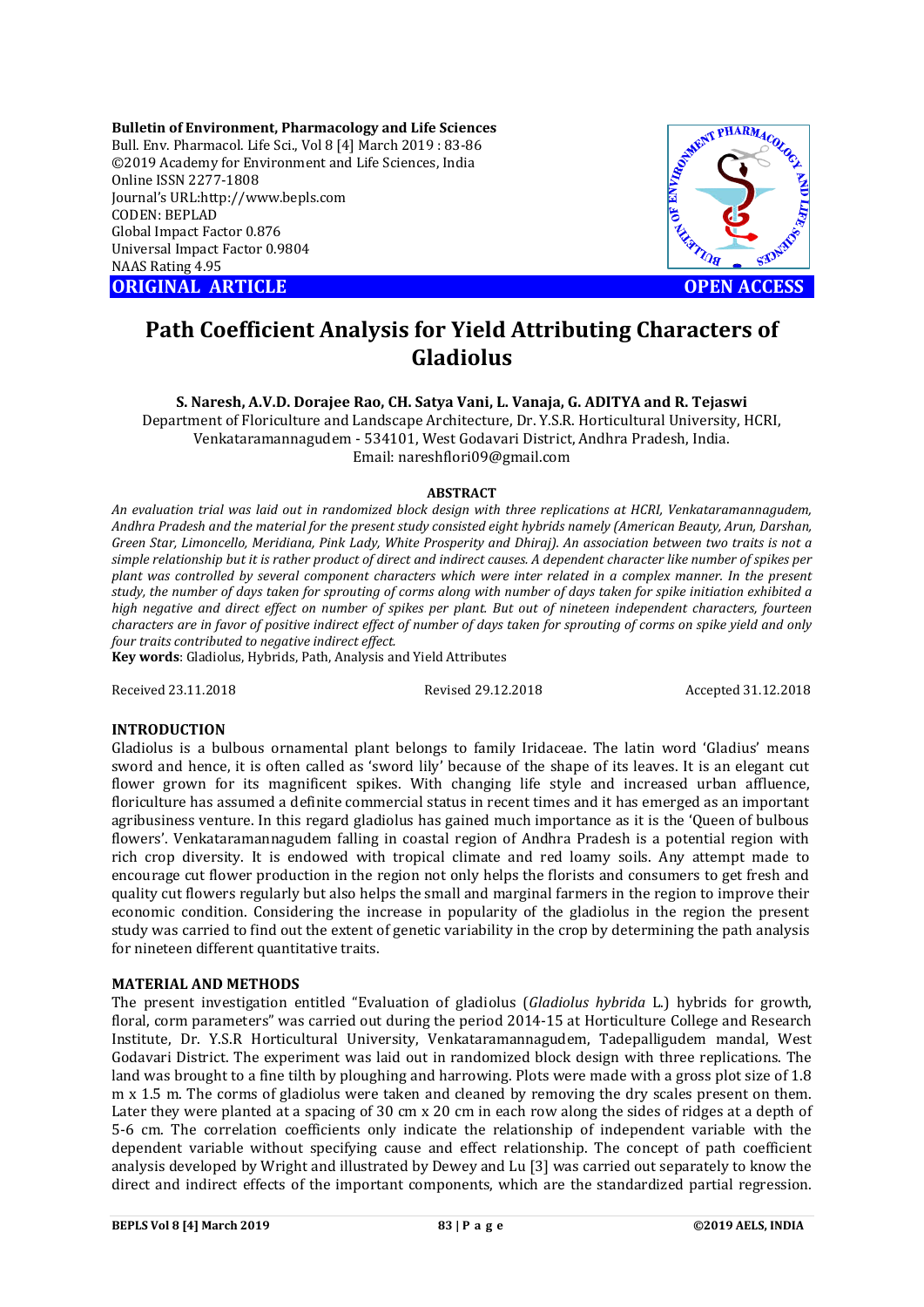#### **Naresh** *et al*

The analysis was done for number of spikes per plant as dependent variable. The direct and indirect effects were classified based on the scale given by Lenka and Misra [6].

## **RESULT AND DISCUSSION**

The data presented in table 1 indicated that the maximum values of direct effect on number of spikes per plant was registered by days taken for full spike emergence (2.34) and weight of corm and cormels per plant (1.38) followed by number of corms per plant (0.99). The other traits that exerted positive direct were rachis length (0.40), number of florets per spike (0.28), number of cormels per plant (0.19), floret diameter (0.12) and number of days taken for basal floret to fully open (0.08). The rest of the other characters exhibited negative direct effects on number of spikes per plant among them the highest negative effect was recorded by number of days taken for spike initiation (-1.92) followed by number of days taken for sprouting of corms (-1.37), spike length (-0.80), number of leaves per plant at maturity (- 0.32), floret length (-0.29), leaf area per plant at maturity (-0.19), corm weight per plant (-0.16) and corm diameter (-0.07). Summarily, the path coefficient analysis has left a residual value of 0.21 indicating that all the estimated partial coefficient values explain 79 per cent of variation in the dependent variable *i.e.*  number of spikes per plant. The trait number of days taken for full spike emergence has been found to influence the dependent variable number of spikes per plant indirectly through weight of corm and cormels per plant (0.23), floret length (0.19), rachis length (0.14), days taken for basal floret to fully open (0.09), number of cormels per plant (0.05), leaf area per plant at maturity (0.05), number of corms per plant (0.04), corm diameter (0.03), number of florets per spike (0.01) and plant height at maturity (0.01). The weight of corm and cormels per plant could influence the number of spikes per plant indirectly through days taken for full spike emergence (0.39), number of florets per spike (0.17), number of corms per plant (0.17), rachis length (0.16), number of cormels per plant (0.09), floret diameter (0.06) and vase life (0.02). Similarly highest the number of days taken for spike initiation (-1.92) could negatively influenced number of spikes per plant via number days taken for basal floret to show colour (-0.84), spike length (-0.19), number of leaves per plant (-0.13), number of corms per plant (-0.05), vase life (-0.02), floret length (-0.01) and number of florets per spike (-0.01).

|                | $X_1$                  | $X_2$   | $X_3$   | $X_4$   | X5       | $X_6$     | $X_7$   | $X_8$    | $X_9$      | $X_{10}$ | $X_{11}$     | $\rm X_{12}$ | $X_{13}$ | $X_{14}$ | $X_{15}$ | $X_{16}$  | $X_{17}$    | $\rm _{X18}$ | $X_{19}$ | SS      |
|----------------|------------------------|---------|---------|---------|----------|-----------|---------|----------|------------|----------|--------------|--------------|----------|----------|----------|-----------|-------------|--------------|----------|---------|
| $X_1$          | 1.37                   | 0.53    | 78.0    | 0.52    | 0.02     | 80'0-     | $-0.12$ | $0.02\,$ | 0.32       | -0.01    | $-0.38$      | 0.25         | 0.49     | 0.36     | $-1.12$  | $-0.72$   | <b>0.95</b> | 0.38         | $-0.59$  | 0.60    |
| $X_2$          | 0.01                   | $-0.04$ | -0.02   | $-0.03$ | $0.01\,$ | $10.01\,$ | 0.01    | 0.01     | $-0.03$    | $-0.01$  | $-0.02$      | $-0.03$      | $-0.03$  | $-0.04$  | 0.01     | $-0.02$   | $-0.03$     | $-0.02$      | $-0.02$  | 0.12    |
| $\mathbf{X}_3$ | 0.20                   | 81.0-   | -0.32   | -0.30   | $-0.13$  | $-0.10$   | 60'0-   | $-0.12$  | <b>110</b> | $-0.05$  | 60'0         | 60'0-        | -0.26    | $-0.13$  | 81.0     | T0.0-     | $-0.20$     | -0.27        | 90.0-    | -0.32   |
| $\mathbf{X}_4$ | 0.07                   | $-0.13$ | 81.0-   | -0.19   | $0.04\,$ | $0.05\,$  | 90.0    | 90.0     | 80'0-      | $-0.01$  | $10.0\,$     | $-0.15$      | $-0.20$  | $-0.14$  | 90.0     | $-0.05$   | $-0.15$     | $-0.14$      | $-0.07$  | $-0.14$ |
| $\mathbf{X}_5$ | <b>ZO</b> <sup>0</sup> | 0.35    | 82.0-   | 0.47    | $-1.92$  | $-1.92$   | $-1.94$ | $-1.99$  | $-0.23$    | -0.59    | <b>L10</b>   | 124          | 910      | 6.93     | 60'0     | $10.01\,$ | 78.0        | $-0.60$      | -0.31    | 0.03    |
| $X_6$          | 0.13                   | $-0.51$ | 0.75    | $-0.71$ | 2.33     | 2.34      | 2.37    | 2.41     | 0.31       | 780      | <b>20.02</b> | $-1.49$      | $-0.34$  | $-1.11$  | 60'0     | 80'0      | $-1.16$     | 0.70         | 0.39     | 80'0    |
| $\mathbf{X}_7$ | $-0.07$                | 020     | $-0.25$ | 670     | $-0.84$  | $-0.85$   | $-0.84$ | $-0.85$  | $-0.13$    | $-0.33$  | $-0.01$      | 0.50         | 60'0     | 0.39     | $-0.01$  | $-0.04$   | 0.42        | $-0.23$      | $-0.13$  | 6.04    |

| Table 1.Genotypic path analysis (number of spikes per plant as dependent character) in gladiolus |  |  |
|--------------------------------------------------------------------------------------------------|--|--|
|                                                                                                  |  |  |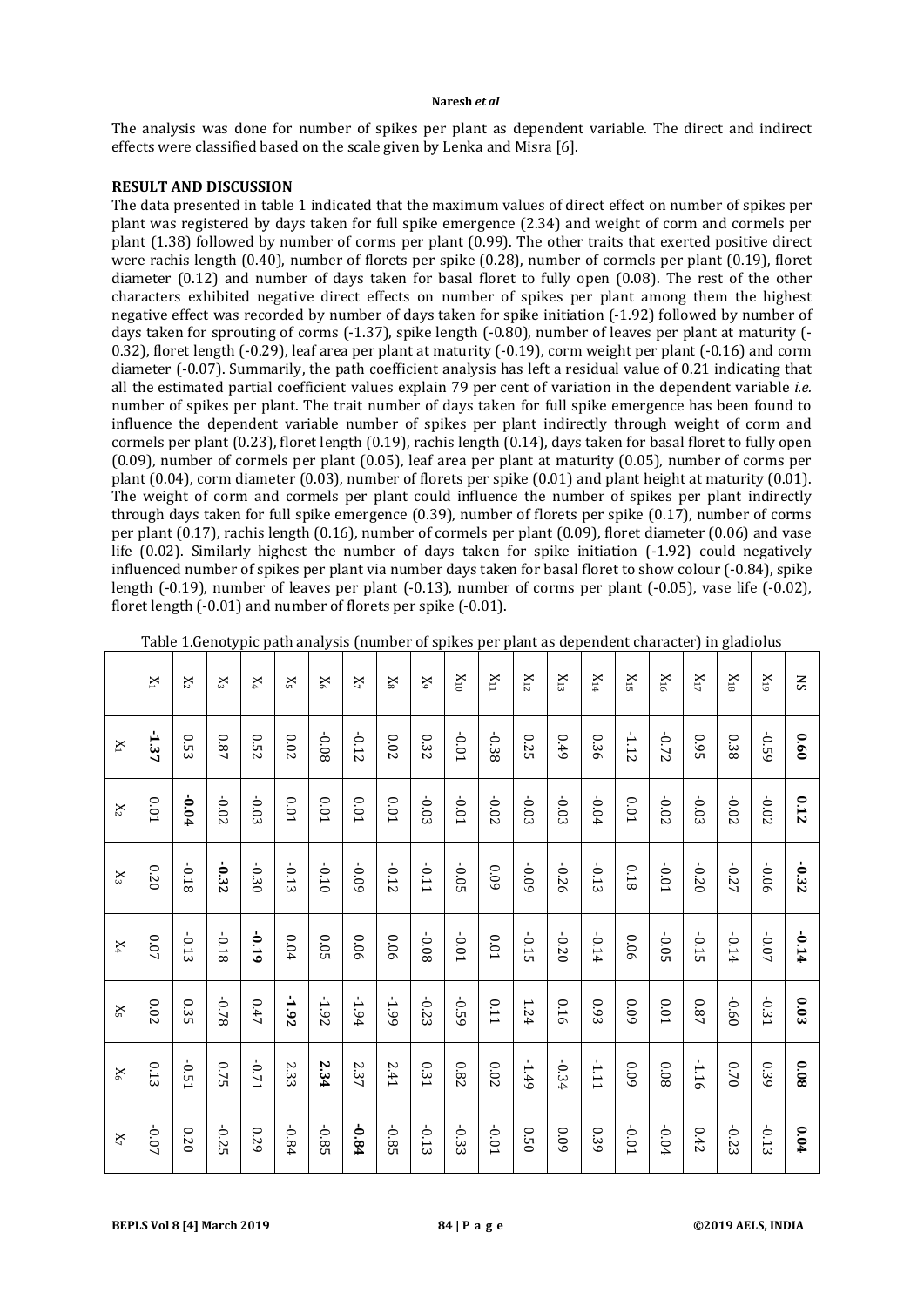| $\mathbb{X}^g$    | $-0.01$ | -0.02   | 0.03     | $-0.03$  | 60'0     | 60'0     | 60'0     | 8000      | 0.01    | 0.03    | $10.01$   | $-0.05$ | $-0.01$ | $-0.04$     | $-0.01$ | $-0.01$ | $-0.04$ | $0.02\,$ | $0.01\,$ | $-0.05$     |
|-------------------|---------|---------|----------|----------|----------|----------|----------|-----------|---------|---------|-----------|---------|---------|-------------|---------|---------|---------|----------|----------|-------------|
| $\rm X$           | 0.18    | $-0.59$ | $-0.27$  | $-0.24$  | -0.19    | $-0.10$  | $-0.12$  | -0.09     | 080-    | 0.35    | 0.22      | -0.66   | -0.68   | $-0.60$     | 0.27    | $-0.52$ | -0.58   | $-0.64$  | $-0.40$  | 0.05        |
| $\rm _{X10}$      | 0.01    | 0.17    | 0.06     | $0.03\,$ | 0.12     | 0.14     | 0.16     | 0.14      | 0.35    | 0.40    | 0.19      | 0.18    | 0.27    | <b>0.21</b> | $-0.04$ | 0.25    | 0.13    | 0.24     | 0.16     | 60'0        |
| $X_{11}$          | 80.0    | 0.16    | 80'0-    | $-0.01$  | $-0.01$  | $0.01\,$ | $0.01\,$ | $-0.02$   | 0.19    | 0.16    | 870       | 0.15    | 0.01    | 810         | 80'0    | 0.21    | 0.07    | 0.07     | 0.17     | 610         |
| $\rm X_{12}$      | 0.05    | -0.25   | -0.08    | $-0.24$  | 610      | 610      | 0.17     | 0.19      | $-0.24$ | $-0.13$ | 9T0-      | -0.29   | -0.22   | -0.32       | 800     | -0.19   | $-0.29$ | $-0.19$  | $-0.13$  | $-0.02$     |
| $\rm X_{13}$      | $-0.04$ | 0.10    | 0.10     | 0.13     | $-0.01$  | $-0.01$  | $-0.01$  | $-0.01$   | 0.10    | 80'0    | $10.01\,$ | 60'0    | 0.12    | 0.12        | -0.08   | $0.07$  | 0.12    | 0.11     | 90'0     | $-0.54$     |
| $\rm _{X14}$      | 0.01    | 0.05    | $0.02\,$ | 0.03     | $-0.02$  | $-0.02$  | $-0.02$  | $-0.02$   | 0.04    | 0.02    | 0.03      | 0.05    | 0.05    | 0.05        | $-0.01$ | 0.03    | 0.04    | $0.03\,$ | $0.02$   | 0.14        |
| $\mathbf{X}_{15}$ | 180     | $-0.41$ | $-0.55$  | $-0.32$  | $-0.05$  | 0.04     | $0.02$   | $-0.05$   | $-0.33$ | -0.11   | 870       | $-0.27$ | -0.69   | $-0.23$     | 660     | 0.22    | $-0.71$ | $-0.26$  | 0.17     | 080         |
| $\rm X_{16}$      | 80'0-   | 80.0-   | $10.01$  | $-0.04$  | $0.01\,$ | $-0.01$  | $10.01$  | $10.01\,$ | $-0.10$ | $-0.10$ | $-0.12$   | $-0.10$ | 60'0-   | $-0.09$     | $-0.03$ | -0.16   | $-0.03$ | -0.08    | $-0.15$  | <b>0.51</b> |
| $\rm X_{17}$      | 0.05    | 90'0-   | $-0.04$  | -0.06    | $0.03\,$ | 0.03     | 0.03     | 0.03      | $-0.05$ | $-0.02$ | $-0.02$   | $-0.07$ | $-0.07$ | $-0.07$     | 0.05    | $-0.01$ | $-0.07$ | $-0.04$  | $-0.01$  | $-0.37$     |
| $\rm _{X18}$      | $-0.05$ | 0.11    | 0.16     | 0.14     | 900      | 0.05     | 0.05     | 0.05      | 0.15    | 0.11    | 0.05      | 0.12    | 0.17    | 0.11        | $-0.05$ | 600     | 0.12    | 610      | 600      | $-0.03$     |
| $\rm _{K19}$      | 0.60    | 0.75    | 870      | 0.50     | 0.22     | 0.23     | 0.22     | 60'0      | 0.70    | 0.55    | 0.83      | 0.63    | 690     | 0.57        | 0.24    | 1.28    | 0.17    | $0.71\,$ | 1.38     | 0.55        |

**Naresh** *et al*

Residual effect = 0.21 X1: Days taken for sprouting of corm  $X_2$ : Plant height at maturity

X3: Number of leaves per plant at maturity X4: Leaf area per plant at maturity X5:Days taken for spike initiation

Bold: Direct effect Above and below diagonal: Indirect effect

| X <sub>6</sub> : Days taken for full spike   |
|----------------------------------------------|
| emergence                                    |
| X <sub>7</sub> : Days taken for basal floret |
| to show colour                               |
| X <sub>8</sub> : Days taken for basal floret |
| to fully open                                |
| X <sub>9</sub> : Spike length                |
|                                              |
| $X_{10}$ : Rachis length                     |
|                                              |

 $X_{11}$ : Number of florets per spike<br>X<sub>12</sub>: Floret length

 $X_{15}$ : Number of corms per

X16: Corm weight per plant X<sub>17</sub>: Corm diameter  $X_{13}$ : Floret diameter  $X_{18}$ : Number of cormels per plant  $X_{14}$ : Vase life  $X_{19}$ : Weight of corm and cormel per plant NS: Number of spikes per plant

An association between two traits is not a simple relationship but it is rather product of direct and indirect causes. Correlation coefficient measures only the extent of association between any two characters but fails to give a complete picture of the other characteristics involved in the complicated

plant